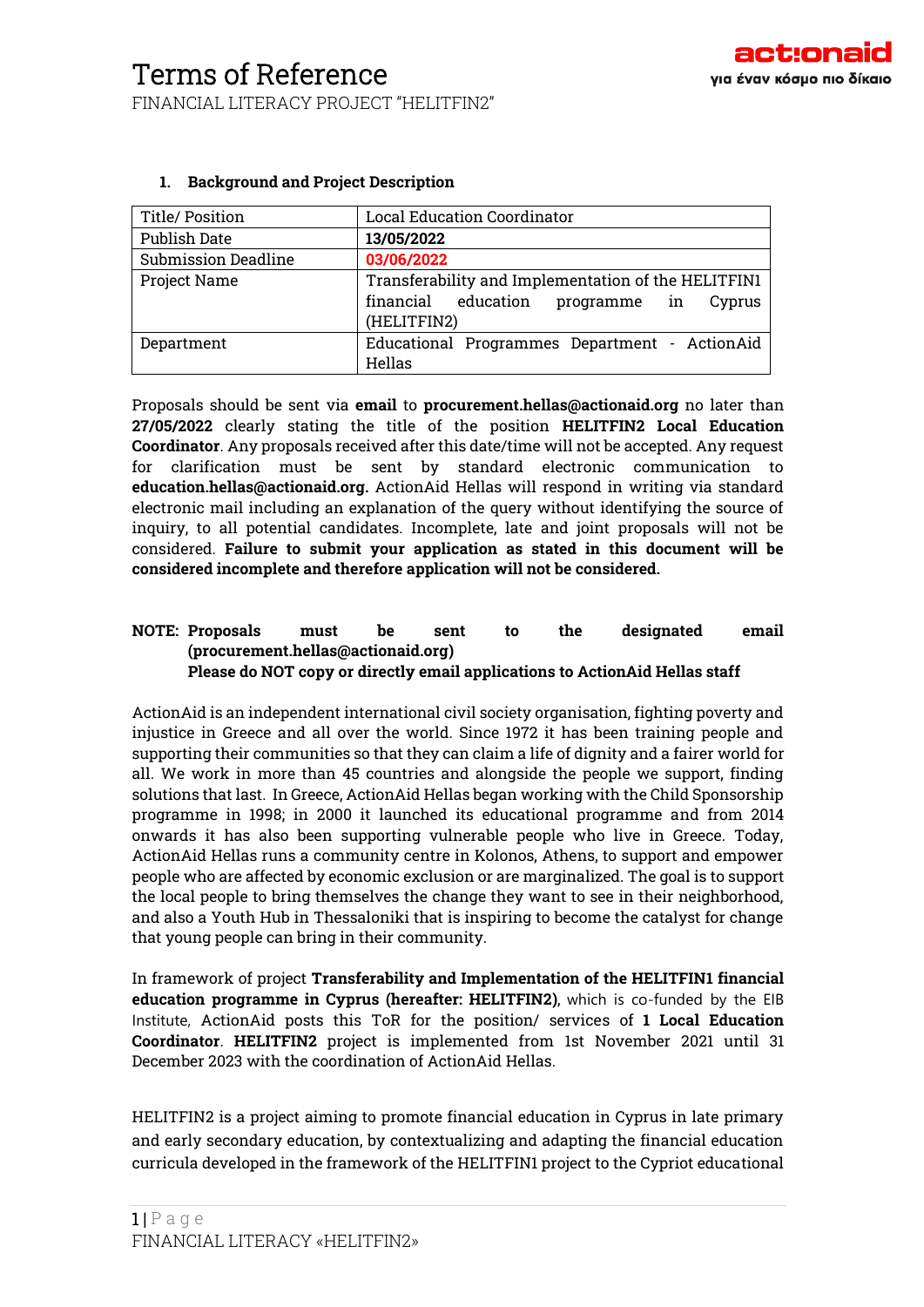FINANCIAL LITERACY PROJECT "HELITFIN2"

system requirements and respective needs. The program moves beyond an analysis of financial concepts, underlining the interconnection between financial literacy and citizenship education, promoting financial literacy as a key life skill for making informed and conscious decisions not only concerning individual but also collective action, responsibility and active participation in society. HELITFIN2 builds upon the HELITFIN1 methodology, following a psycho-pedagogical approach for empowering students and a "train the trainer" approach for supporting educators teach financial literacy within the school environment.

### **2. Scope of Work and Methodology**

According to the above, ActionAid Hellas is looking for **1 Local Education Coordinator from Cyprus** to work as external collaborator/provider for the project HELITFIN2.

The Local Education Coordinator will actively contribute towards the achievement of HELITFIN2 objectives, namely:

- to contextualize and adapt the HELITFIN1 financial education programme to the Cypriot educational system requirements.
- to train 250 Cypriot educators to financial education terms and respective frameworks based on pedagogical methodologies, resources and support to be provided.
- to familiarize 3500 students with basic economic concepts and offer them the opportunity to develop and apply financial literacy skills in their lives and their communities.
- to engage with the Cypriot educational community and respective institutional stakeholders promoting dialogue and policy change on financial education.

The Local Education Coordinator will be under the coordination of the Local Education Manager and of ActionAid.

The Local Education Coordinator's activities include:

- 2.1 Development of specifications for the contextualization of the HELITFIN1 financial education curricula to be integrated in the Cypriot educational system, through research with key educational authorities at national level The Local Education Coordinator, together with the Local Education Manager will support ActionAid in the organization of online or face-to-face focus groups with members of stakeholders that regulate the Cypriot public education system (e.g., Ministry of Education, Cypriot Pedagogical Institute, primary & secondary education agencies and educators) and non-formal educators.
- 2.2 Contextualization of the HELITFIN1 curricula and learning resources for students and educators according to the needs of the Cypriot education system The Local Education Coordinator will participate/ be involved in a series of adaptation workshops (indicatively 3 online and 1 face-to-face), organized by ActionAid, together with the Local Education Manager and the Financial Literacy expert from Cyprus.
- 2.3 Pre-pilot testing exercise and assessment of the adapted learning resources addressed to educators and students in Cyprus The Local Education Coordinator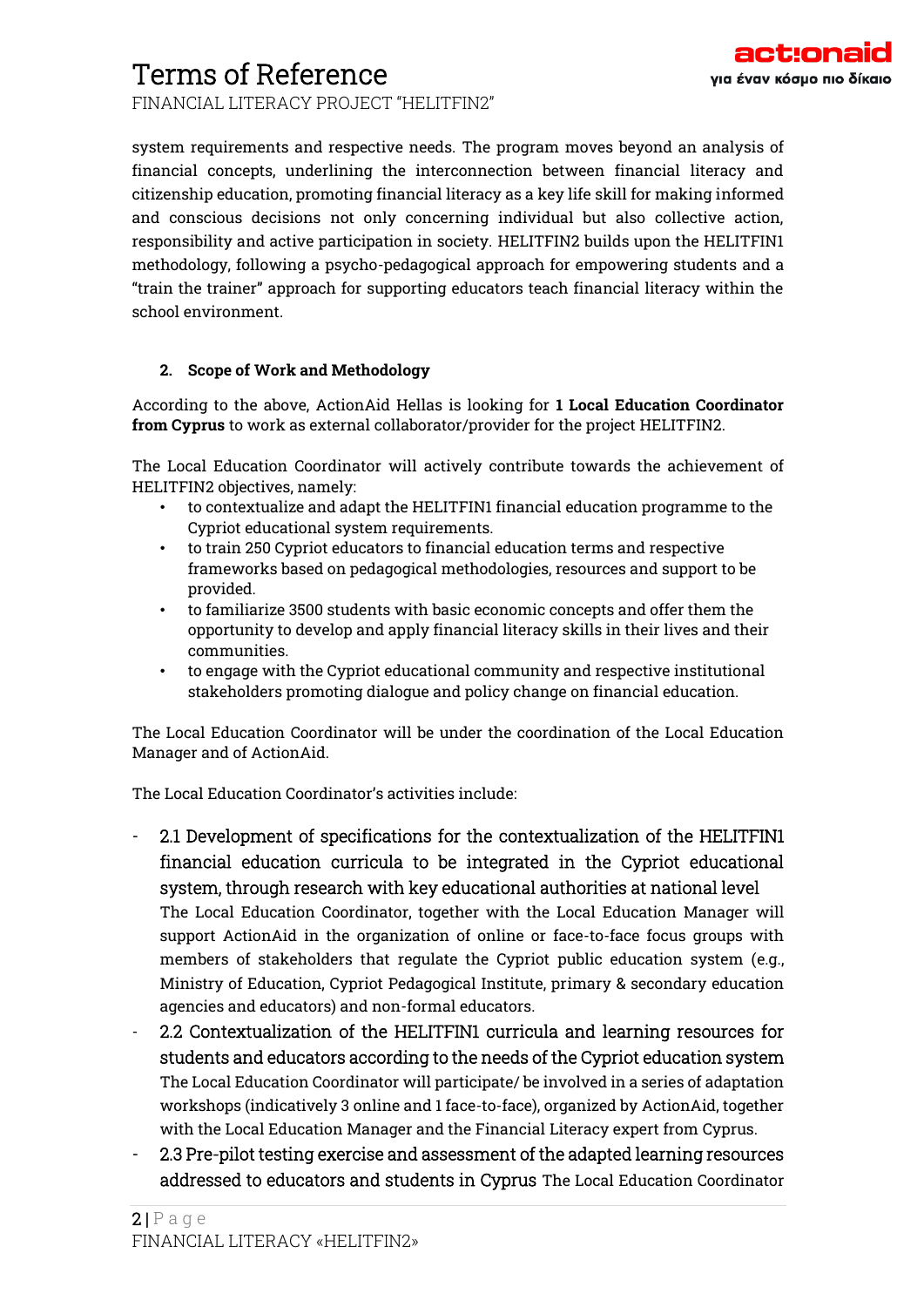FINANCIAL LITERACY PROJECT "HELITFIN2"

will support of the Local Education Manager in the administration, organization and conduction of the pre-pilot testing workshops with at least 30 educators (15 late primary and 15 lower secondary education educators) in Cyprus, the engagement of participants and the collection of feedback, through observation and/or evaluation forms developed by ActionAid.

- 2.5 Preparatory activities for the implementation of the project's training procedures in the upcoming school year The Local Education Coordinator will support the Local Education Manager in order, under the guidance of ActionAid, to: a) Carry out the necessary administrative tasks and procedures for preparing the delivery of HELITFIN2 training programme to students and educators, including contacting directorates / departments of primary and secondary education and principals of schools to promote the seminars at school level. b) organize a Campaign and raise the awareness of Cypriot primary and secondary schools for HELITFIN2 activities and to ensure the enrollment of educators, developing a finalized catalogue of educators interested in participating in the HELITFIN2 training activities.
- 3.1 Organisation of HELITFIN2 train the trainer seminars addressed to educators across Cyprus and the Local Education Coordinator and the Local Education Manager, will carry out 3 hour-online or 4 to 6 hours face-to-face the trainthe-trainer workshops for educators working in schools of Cyprus, with the participation of at least 250 primary and secondary education educators, divided into cohorts of maximum 50 participants.
- 3.2 Provision of ongoing mentoring and support to trained educators The Local Education Coordinator and the Local Education Manager, under the guidance of AAH, will provide targeted support and mentoring online or in person, which is expected to enhance the engagement and boost the motivation of the educators to deliver the HELITFIN2 curriculum within classrooms, with the implementation of at least 90 mentoring sessions (group and one-to-one) will be implemented. At least 40 of them are expected to be implemented by the Local Education Coordinator. They both will also support the management of the closed Facebook group of Cypriot educators trained.
- 3.3 Organization of student contests / students-led initiatives inspired by financial education topics The Local Education Coordinator together with the Local Education Manager will support ActionAid by providing mentoring and guidance to the most engaged trained educators on the steps to be taken for the design of studentled initiatives, from the brainstorming stage to the roles assignment among students, the level of involvement of the educator, the learning goals and debriefing process, and the preparation of students for presenting their school projects to the public. At the end of the school year 2022-2023, the Local Education Manager together with the Local Education Coordinator will support ActionAid in the organization of student contests during which students will present their initiatives.
- 4.1 Adaptation, development and promotion of the HELITFIN2 dissemination material The Local Education Coordinator will support the Local Education Manager in providing input to the dissemination plan developed by ActionAid and supporting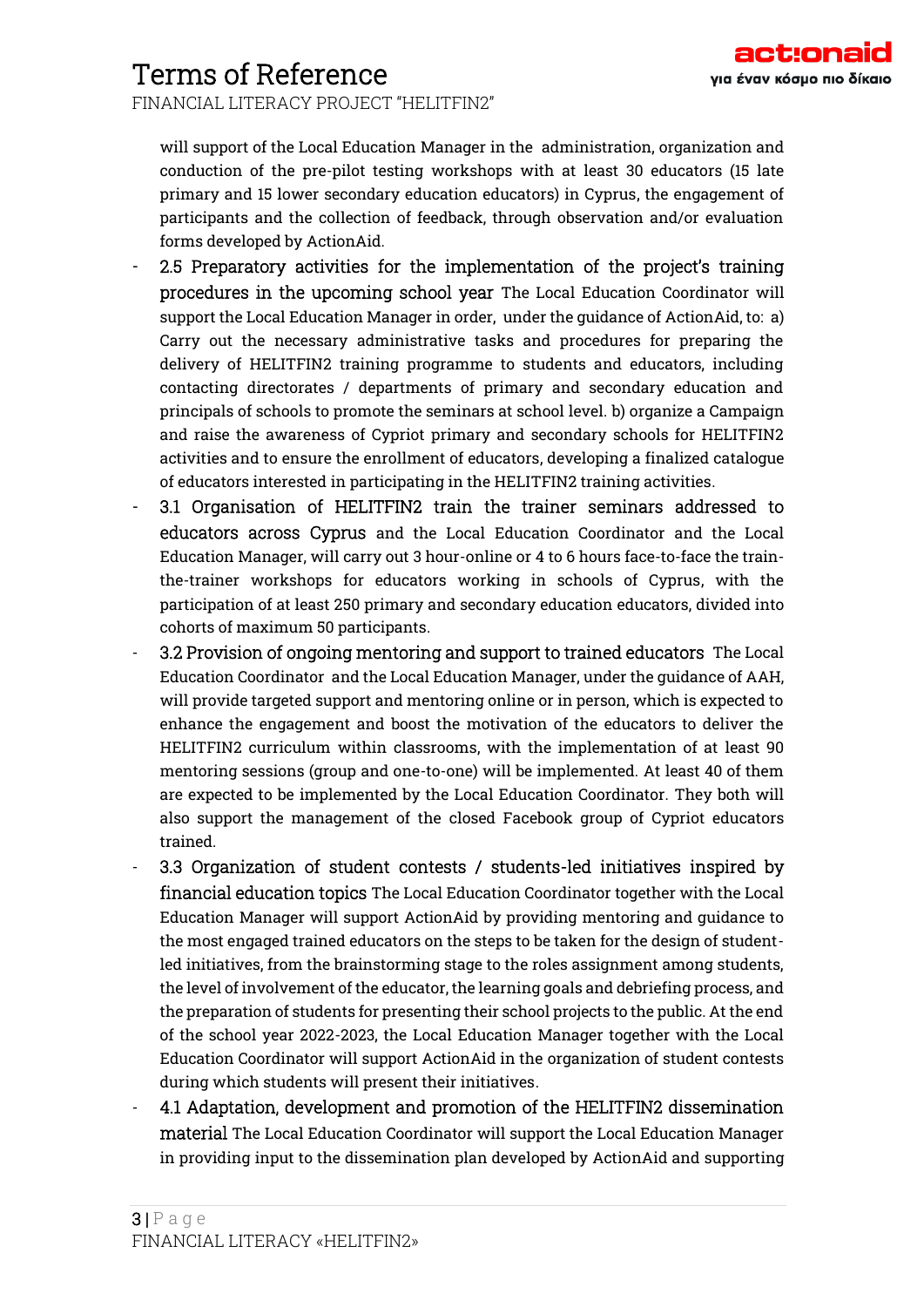FINANCIAL LITERACY PROJECT "HELITFIN2"

the implementation of dissemination activities, including amongst others project news on the project's microsite, interviews and articles.

- 4.2 Organization of HELITFIN2 project events The Local Education Coordinator and the Local Education Manager, with the support of ActionAid's Educational department and Communications department, will be responsible for all aspects for the design and implementation of the project's dissemination events (Major Launch Event, 2 Info days, Final Project Event) including actions such as identifying the date and venue of the events, defining target audiences, providing the necessary equipment for their realization and preparing and finalizing the agenda and the list of speakers.

The work to be undertaken will be based on these specifications:

Table: Activity schedule template

| Activity                                              | <b>Duration</b>                               |  |
|-------------------------------------------------------|-----------------------------------------------|--|
| Development of<br>specifications<br>the<br>for<br>2.1 | Duration: June 2022                           |  |
| contextualisation of the HELITFIN1<br>financial       |                                               |  |
| education curricula to be integrated in the Cypriot   |                                               |  |
| educational system, through research with key         |                                               |  |
| educational authorities at national level             |                                               |  |
| 2.2 Contextualisation of the HELITFIN1 curricula      | Duration: June-July 2022                      |  |
| and learning resources for students and educators     |                                               |  |
| according to the needs of the Cypriot education       |                                               |  |
| system                                                |                                               |  |
| 2.3 Pre-pilot testing exercise and assessment of the  | Duration: September-October 2022              |  |
| adapted learning resources addressed to educators     |                                               |  |
| and students in Cyprus                                |                                               |  |
| 2.5 Preparatory activities for the implementation of  | Duration: July-November 2022                  |  |
| the project's training procedures in the upcoming     |                                               |  |
| school year                                           |                                               |  |
| 3.1 Organisation of HELITFIN2 train the trainer       | Duration <sup>.</sup><br>November<br>$2022 -$ |  |
| seminars addressed to educators across Cyprus         | Februay 2023 and September-                   |  |
|                                                       | November 2023                                 |  |
| 3.2 Provision of ongoing mentoring and support to     | Duration: January-June 2023 and               |  |
| trained educators                                     | September-November 2023                       |  |
| 3.3 Organization of student contests / students-led   | Duration: May-June 2023                       |  |
| initiatives inspired by financial education topic     |                                               |  |
| 4.1 Adaptation, development and promotion of the      | <b>Duration:</b> June 2022 - December         |  |
| <b>HELITFIN2</b> dissemination material               | 2023                                          |  |
| 4.2 Organization of HELITFIN2 project events (Major   | <b>Duration:</b> June 2022 - December         |  |
| Launch Event, 2 Info days, Final Project Event)       | 2023                                          |  |

#### **3. Deliverables and Timeline**

The Local Education Coordinator will be supporting the Local Education Manager in the delivery and technical quality of the final outcomes/ deliverables. All deliverables shall be submitted to ActionAid Hellas in accordance with the following timeline: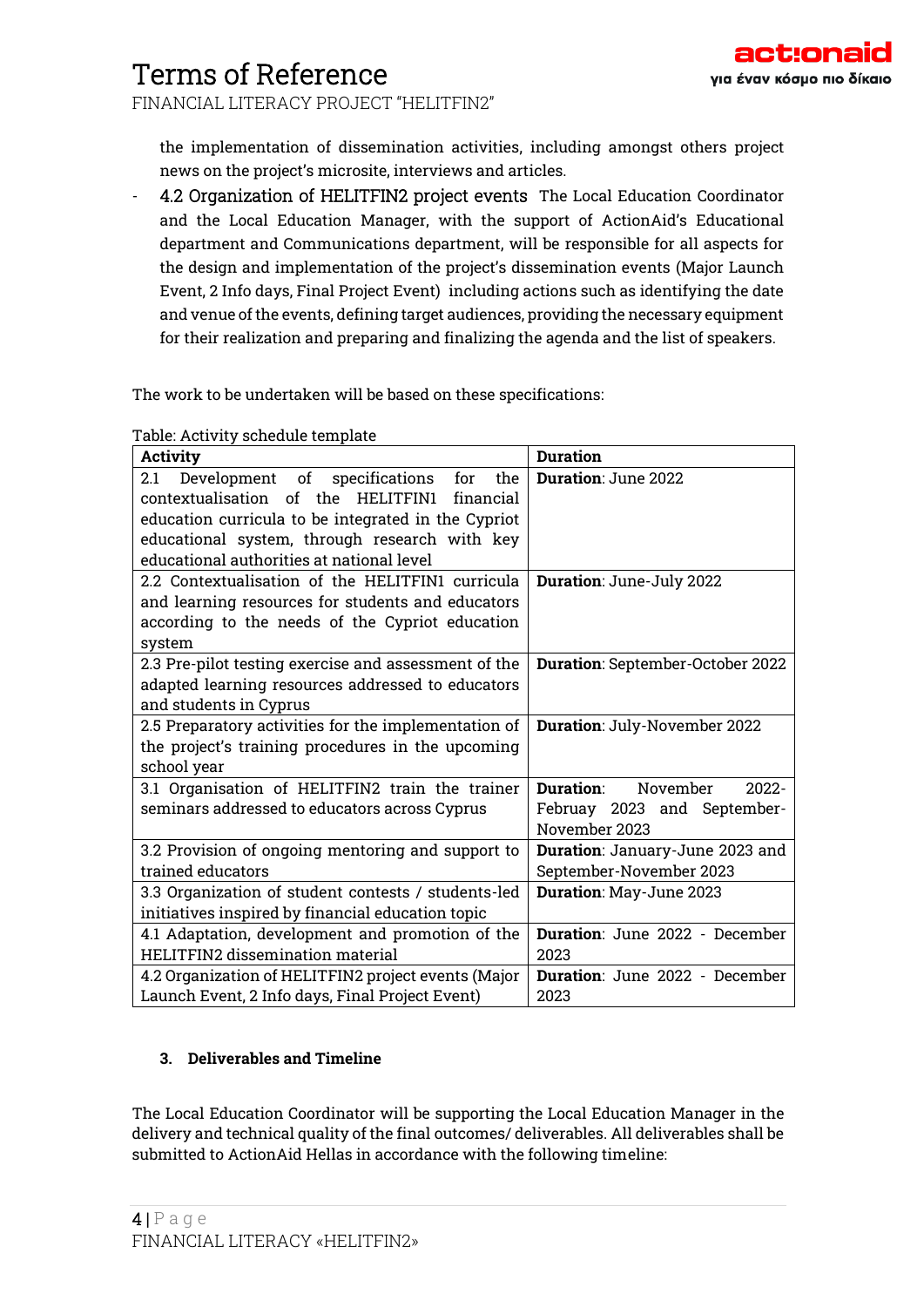FINANCIAL LITERACY PROJECT "HELITFIN2"

| <b>Deliverables/Outputs</b>                                                                                 | Target due date                             |
|-------------------------------------------------------------------------------------------------------------|---------------------------------------------|
| D2.1: HELITIFIN2 adapted curricula for late primary and secondary<br>education students                     | in<br>2022/updated<br>July<br>November 2022 |
| D2.2: Report on the findings of the pre-pilot testing exercise addressed<br>to educators in Cyprus          | October 2022                                |
| 02.1: Approval of HELITFIN2 by the Cypriot Ministry of Education                                            | September 2022                              |
| D3.1: Summary report on the train-the-trainer activities                                                    | November 2023                               |
| D3.2: Report on the implementation of the student-led initiatives<br>inspired by financial education topics | November 2023                               |
| D4.3: HELTIFN2 project events (1 launch event, 2 info days, 1 final event)                                  | December 2023                               |

### **4. Duration of the Work**

This assignment is spread from June 2022 to December 2023 with the possibility of extension.

## **5. Criteria for Evaluation of potential candidate**

The potential candidate will be evaluated based on the following evaluation criteria:

|                | <b>Technical Evaluation Criteria</b>                                                                                                      | <b>Obtainable Score</b> |
|----------------|-------------------------------------------------------------------------------------------------------------------------------------------|-------------------------|
|                | Financial offer                                                                                                                           | 40%                     |
| 2              | Experience in material development related to<br>citizenship education and financial education                                            | 20%                     |
| 3              | Experience in training delivery in non-formal<br>settings                                                                                 | 2.0%                    |
| $\overline{4}$ | Experience in community engagement, i.e.<br>networking with primary and secondary<br>educators and relevant stakeholders across<br>Cyprus | 20%                     |
|                | <b>Total Obtainable Score</b>                                                                                                             | 100%                    |

### **6. Payment Milestones**

The Local Education Coordinator will be paid according to the below schedule and provide that the relevant invoice has been issued.

| No | <b>Outputs/Deliverables</b>                                                                                                         | <b>Payment schedule</b>        | <b>Payment Amount</b> |
|----|-------------------------------------------------------------------------------------------------------------------------------------|--------------------------------|-----------------------|
|    | Upon contract signature                                                                                                             | June 2022                      | 25%                   |
| 2  | After the completion of the<br>Launch Event (4.2) and the<br>Contextualisation (2.1& 2.2) and<br>Pre-pilot Testing Activities (2.3) | 30 <sup>th</sup> December 2022 | 25%                   |
| 2  | After concluding the activities<br>mentioned on Activity Schedule<br>Plan                                                           | 30 <sup>th</sup> December 2023 | 50%                   |